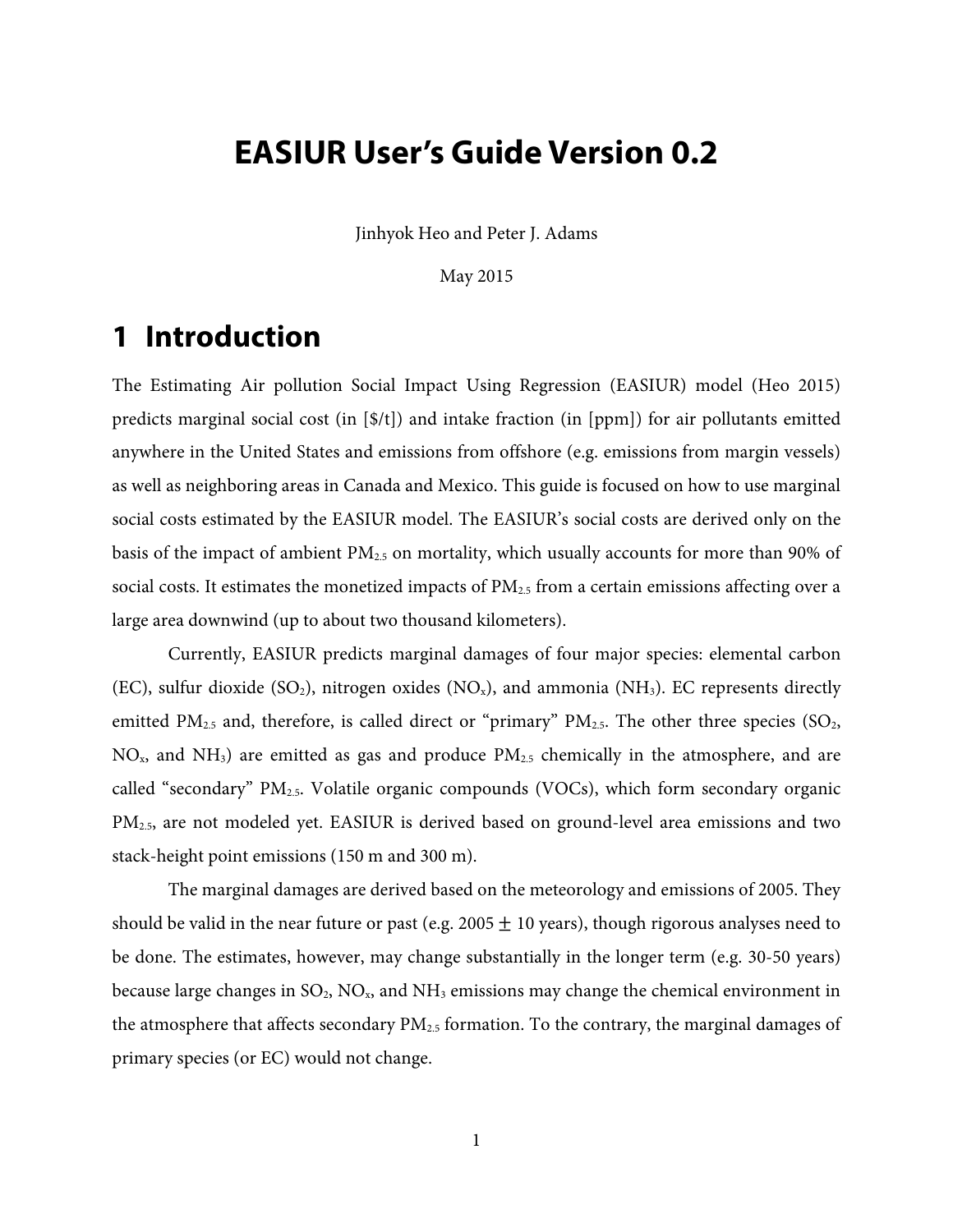# **2 Where to get EASIUR**

EASIUR is distributed through its website: <http://barney.ce.cmu.edu/~jinhyok/easiur/>.

### **3 How to use EASIUR**

The EASIUR model estimates marginal damages over the United States in a 148×112 grid, where one cell covers area of 36 km  $\times$  36 km. Accordingly, the marginal damage estimates from the EASIUR model are presented as two-dimensional arrays of size 148×112, where each cell points to a specific location in the U.S. domain. Sixteen arrays are provided because each species has one array per season (16 arrays = 1 array/species/season  $\times$  4 species  $\times$  4 seasons). Winter is defined as a period from January to March, spring from April to June, summer from July to September, and fall from October and December.

Three pieces of information are needed to estimate the social cost of emissions: (1) the amount (*E*) of emissions, (2) the location (longitude and latitude) of emissions, and (3) the season of the emissions.

An important step is to convert the location (longitude and latitude) to the EASIUR grid (or to a location  $(x, y)$  in the EASIUR's 148 $\times$ 112 grid). The EASIUR website provides an on-line conversion tool for a single or batch conversion.

After conversion, you will have the position of emissions  $(x, y)$  in the EASIUR grid. Then, you can find marginal emissions [\$/t] from a pollutant- and season-specific EASIUR array and multiply the marginal emissions by the amount of emissions [t] to calculate the social cost of the emissions [\$]. If emissions do not have season information, averages of four seasonal estimates would be used.

## **4 Adjusting EASIUR estimates**

The EASIUR marginal damages can be adjusted for a different choice of the value of a statistical life (VSL) and a concentration-response (CR) relation. EASIUR is published with \$8.8M in 2010 USD for VSL and a relative risk of 1.06 for CR.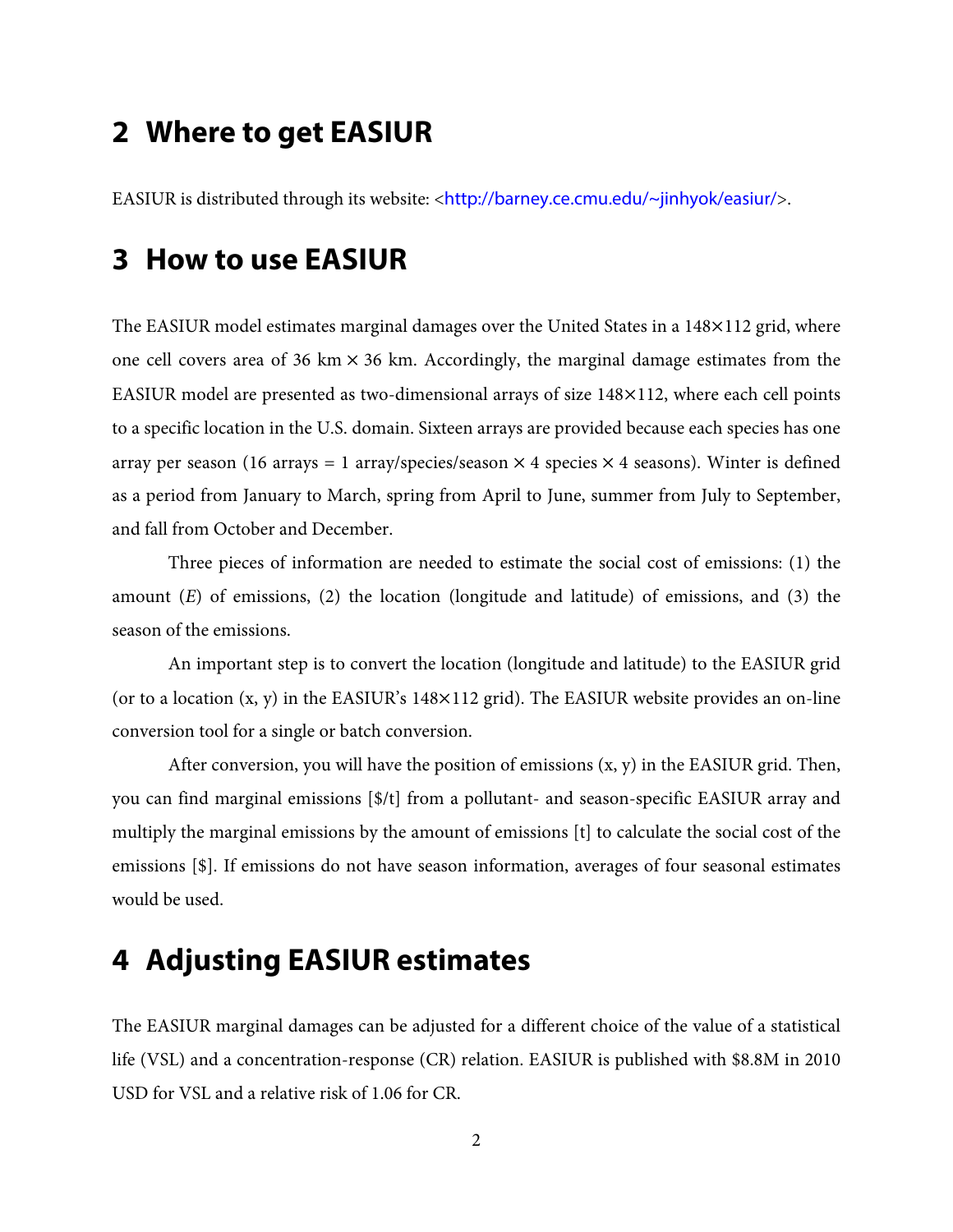#### **4.1 Adjusting VSL for Inflation and Income Growth**

An adjusted EASIUR marginal damage  $(S')$  for a different VSL can be calculated as follows:

$$
S' = S \cdot \frac{\text{VSL}}{\$8.8M} \tag{1}
$$

where  $S$  is the default EASIUR marginal damages.

Usually, U.S. EPA's official VSL will be used, which is \$4.8M in 1990 USD and 1990 income level. This VSL is the central estimate from a Weibull distribution that U.S. EPA built based on 26 value-of-life studies (U.S. EPA 2010). U.S. EPA recommends that this \$4.8M be used in benefit analyses (U.S. EPA 2010).

This \$4.8M often needs to be adjusted for a different dollar year to account for inflation. It also needs to be adjusted for income level since people are willing to pay more to avoid the mortality risk from PM<sub>2.5</sub> as their income grows. The U.S. EPA's official adjustment factors for these two factors are included in Table A2, which was extracted from BenMAP (U.S. EPA 2015).

For example, \$4.8M in 1990 USD can be converted to a VSL  $(V')$  in 2000 USD and 2000 income level as follows:

$$
V' = $4.8M \cdot \frac{G_{2000}}{G_{1990}} \cdot \frac{I_{2000}}{I_{1990}}
$$

$$
= $4.8M \cdot \frac{1.00}{0.76} \cdot \frac{1.04}{1.0}
$$

$$
= $6.6M
$$

where  $G_{2000}$  and  $G_{1990}$  are GDP deflators and  $I_{2000}$  and  $I_{1990}$  are income level adjustment factor for year 2000 and 1990 from Table A2. Then, EASIUR's marginal damage with the default \$8.8M VSL  $(S')$  can be converted to this \$6.6M using Eq.  $(1)$ :

$$
S' = S \cdot \frac{\$6.6M}{\$8.8M} = 0.75 \cdot S
$$

### **4.2 Adjusting Concentration-Response relation**

The EASIUR default estimates are based on a relative risk of 1.06 for the concentration response relation, which is reported by a recent American Cancer Society cohort study (Krewski et al.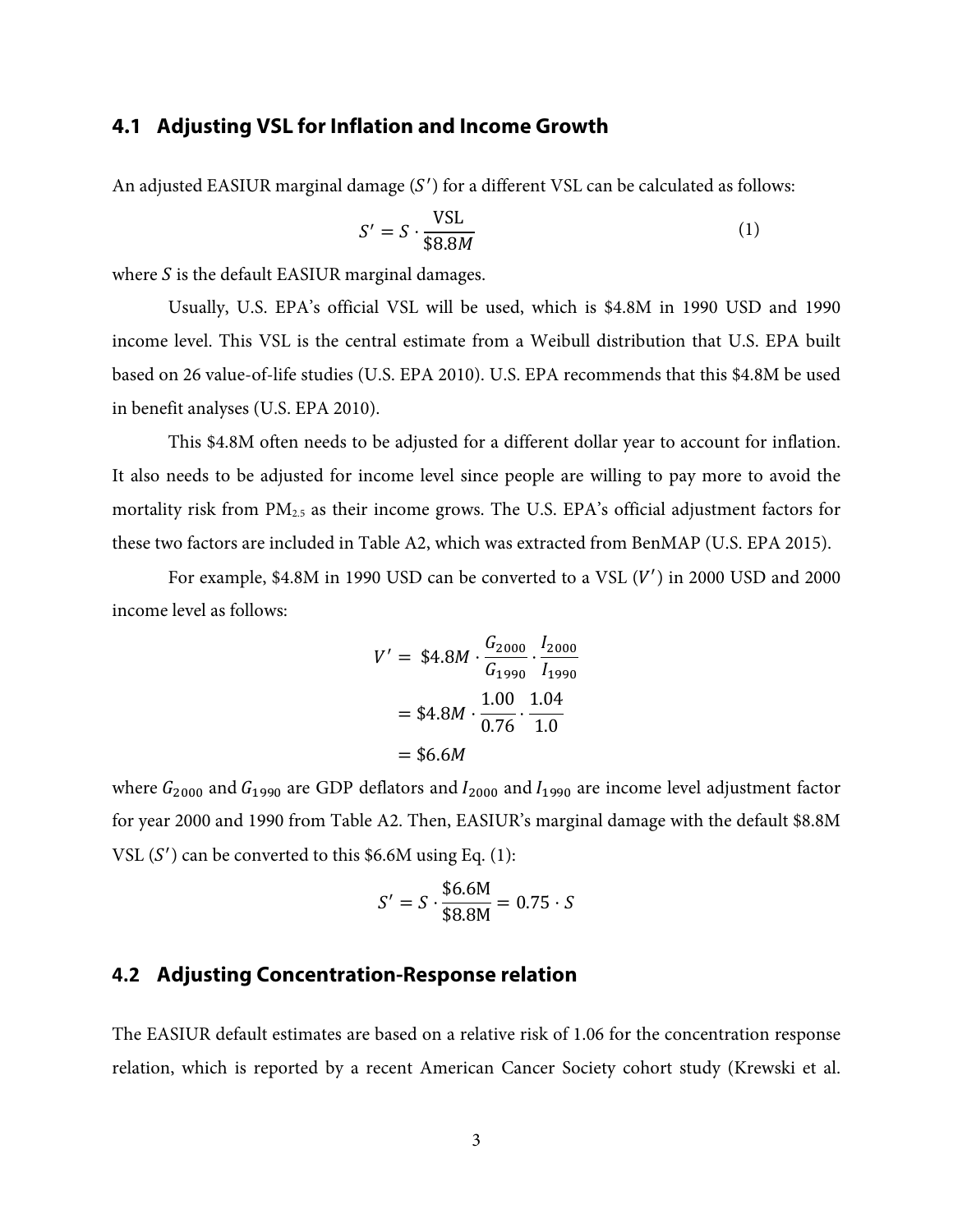2009). The relative risk is usually defined as increased mortality per each increase of 10  $\mu$ g PM<sub>2.5</sub>/m<sup>3</sup>.

Though the concentration-response relation is log-linear, marginal damages are almost linear to the size of relative risk over a range relevant to  $PM_{2.5}$  public health effects. The base EASIUR estimates can be adjusted for a different relative risk (R) with the following factor,  $F_R$ :

$$
F_R = -15.1 + 15.2R\tag{2}
$$

Derivation can be found in Section 4.3.7 of Heo (2015). For example, an adjusted EASIUR estimate can be obtained for a relative risk of 1.14 from Lepeule et al. (2012), the other important PM2.5 epidemiological study, by multiplying the following factor to the base value:

$$
F_R = -15.1 + 15.2 \cdot 1.14 = 2.2
$$

### **5 Uncertainties**

Here we summarize the major uncertainties surrounding EASIUR's marginal damages.

### **5.1 Air Quality Modeling**

Multipliers to estimate the 95<sup>th</sup> prediction intervals of EASIUR estimates are presented in Table A1 in the Appendix. If you multiply 2.5% and 97.5% factors to EASIUR marginal damages, you would get the 95% prediction intervals of the damages, which represent the uncertainty originated from air quality simulations.

#### **5.2 Value of a Statistical Life**

There is one official distribution of the value of a statistical life that U.S. EPA built based on 26 value-of-life studies (U.S. EPA 2010). It is a Weibull distribution (scale parameter =  $5.32 \times 10^6$ , shape parameter  $= 1.51$ ). Therefore, uncertainty analysis can be done with the Weibull distribution. The mean value of this distribution is \$4.8M in 1990 dollar. The 95% confidence intervals are [\$0.46M, \$12.6M] in 1990 USD.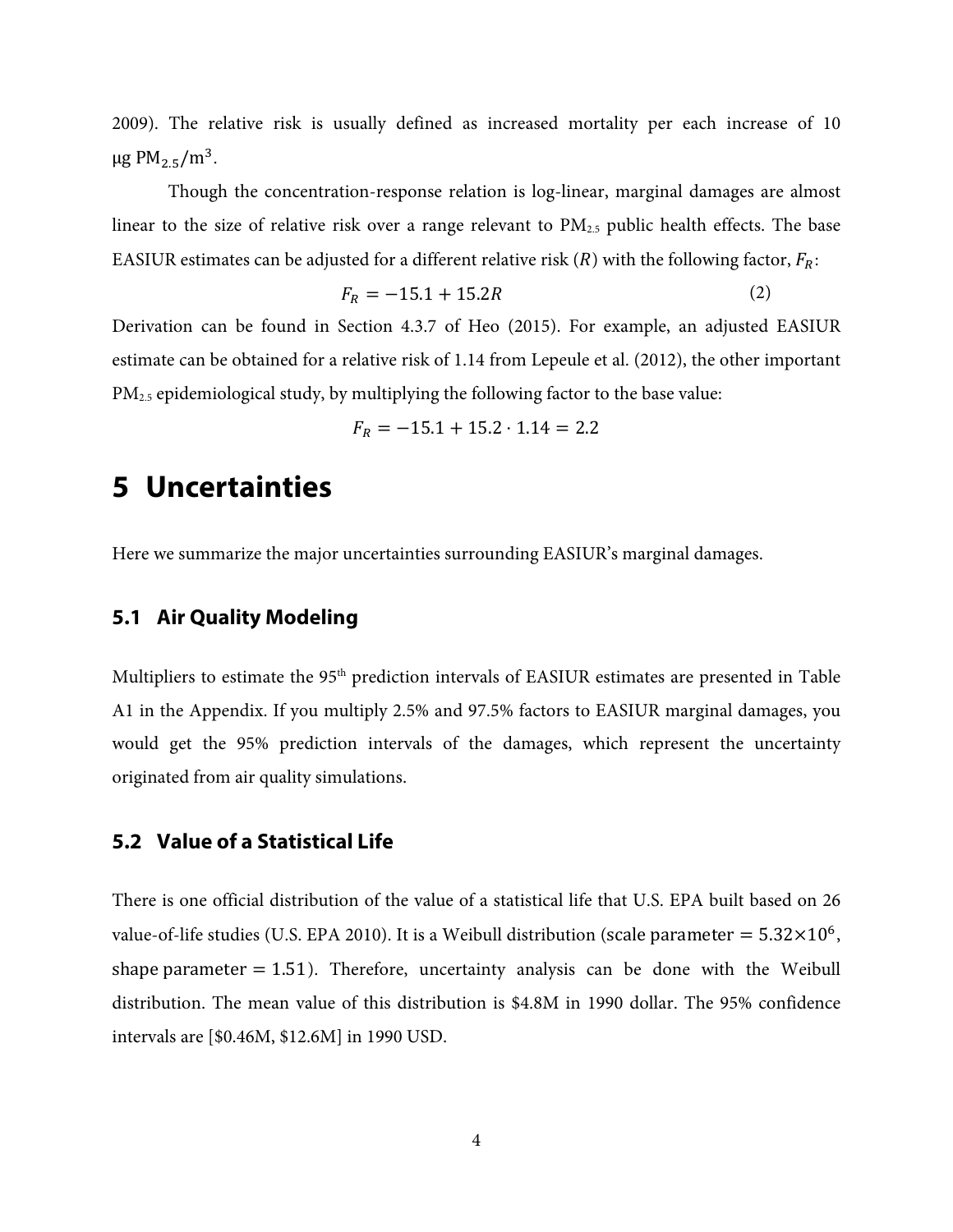#### **5.3 Concentration-Response Relations**

Epidemiological studies of  $PM<sub>2.5</sub>$  on mortality publish 95% confidence intervals for the relative risk of  $PM_{2.5}$ . The two most important series of cohort-based  $PM_{2.5}$  epidemiological studies are the American Cancer Society (ACS) study and Harvard Six Cities (H6C) study. The most recent follow-up studies as of now are Krewski et al. (2009) for ACS and Lepeule et al. (2012) for H6C. Here are the reported relative risks with 95% confidence intervals in parentheses:

- Krewski et al. (2009): 1.06 (1.04-1.08)
- Lepeule et al. (2012): 1.14 (1.07-1.22)

Uncertainties from CR relations can be explored for these confidence intervals with Eq. (2).

# **Acknowledgments**

This work was supported by the center for Climate and Energy Decision Making (SES-0949710), through a cooperative agreement between the National Science Foundation and Carnegie Mellon University.

## **References**

- Heo, J., 2015. *Evaluation of Air Quality Impacts on Society: Methods and Application*. PhD Thesis. Pittsburgh, PA: Carnegie Mellon University.
- Krewski, D. et al., 2009. *Extended follow-up and spatial analysis of the American Cancer Society study linking particulate air pollution and mortality*, Boston, MA: Health Effects Institute.
- Lepeule, J. et al., 2012. Chronic Exposure to Fine Particles and Mortality: An Extended Follow-up of the Harvard Six Cities Study from 1974 to 2009. *Environmental Health Perspectives*, 120(7), pp.965–970.
- U.S. EPA, 2015. Environmental Benefits Mapping and Analysis Program Community Edition (BenMAP-CE) v1.1. Available at: http://www2.epa.gov/benmap [Accessed April 23,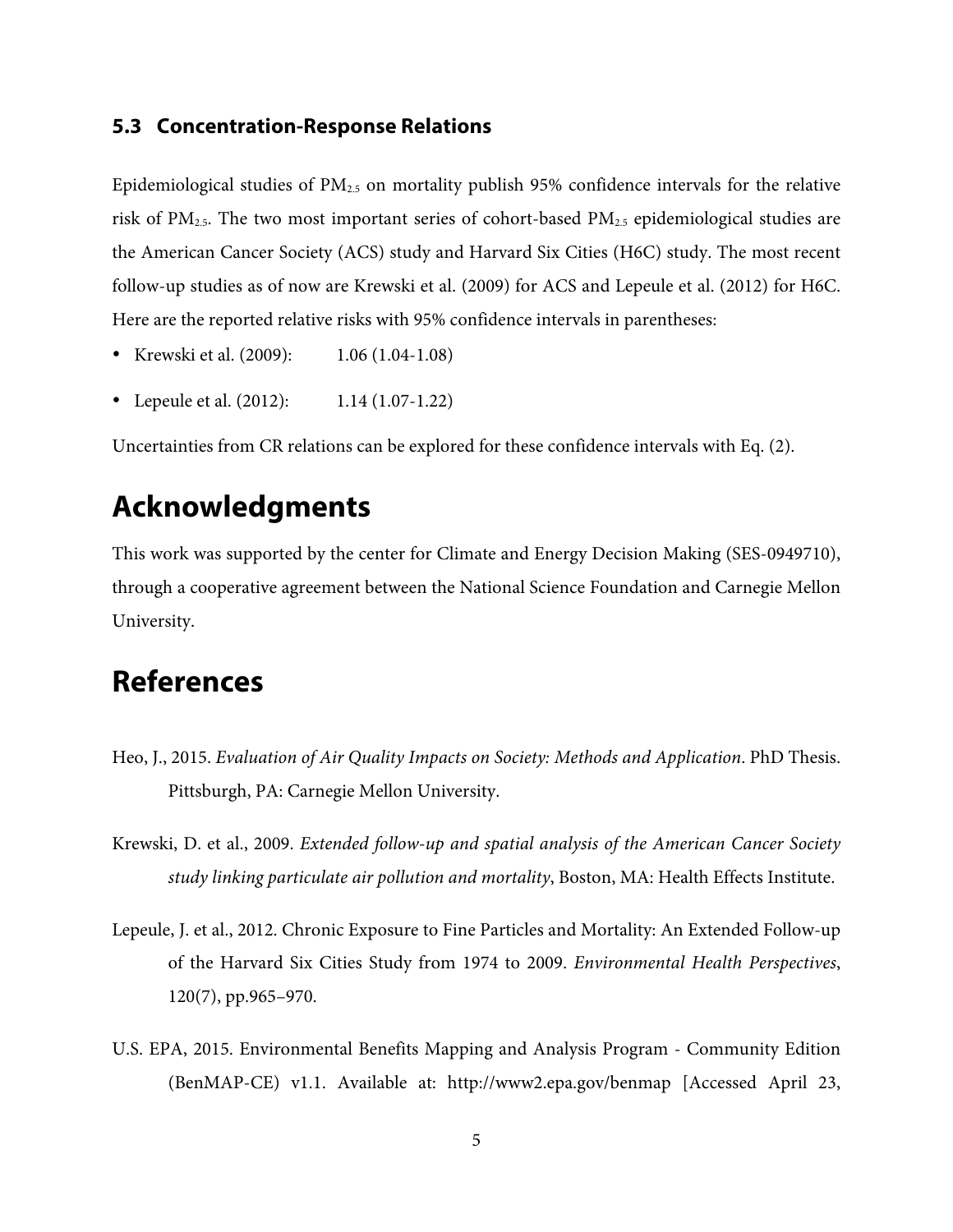2015].

U.S. EPA, 2010. *Guidelines for Preparing Economic Analyses*, National Center for Environmental Economics, Office of Policy, U.S. Environmental Protection Agency.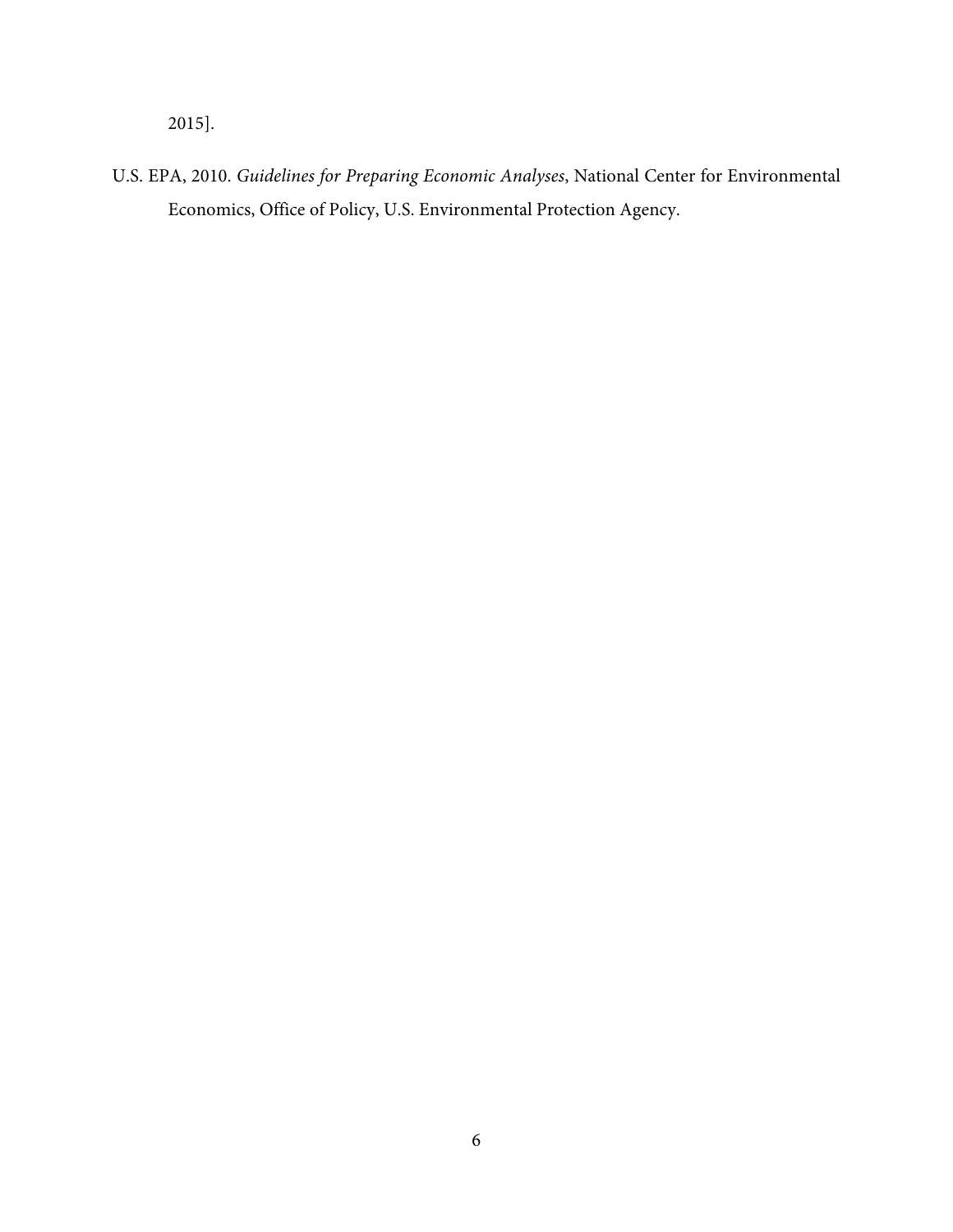# **Appendix**

|                 | Winter |                                     | Spring |                                    | Summer |      | Fall |      |
|-----------------|--------|-------------------------------------|--------|------------------------------------|--------|------|------|------|
|                 |        | 2.5% 97.5%                          |        | 2.5% 97.5% 2.5% 97.5% 2.5% 97.5%   |        |      |      |      |
| EC              | 0.61   |                                     |        | $1.64$ $0.67$ $1.49$ $0.67$ $1.49$ |        |      | 0.60 | 1.68 |
| SO <sub>2</sub> |        | 0.53 1.90 0.73 1.38 0.69            |        |                                    |        | 1.44 | 0.67 | 1.50 |
| $NO_{\rm v}$    |        | $0.45$ 2.23                         |        | $0.57$ 1.77 0.35                   |        | 2.86 | 0.41 | 2.42 |
| NH <sub>3</sub> |        | $0.56$ 1.79 $0.57$ 1.75 $0.46$ 2.19 |        |                                    |        |      | 0.54 | 1.84 |

Table A1: Multipliers for EASIUR 95% prediction intervals.